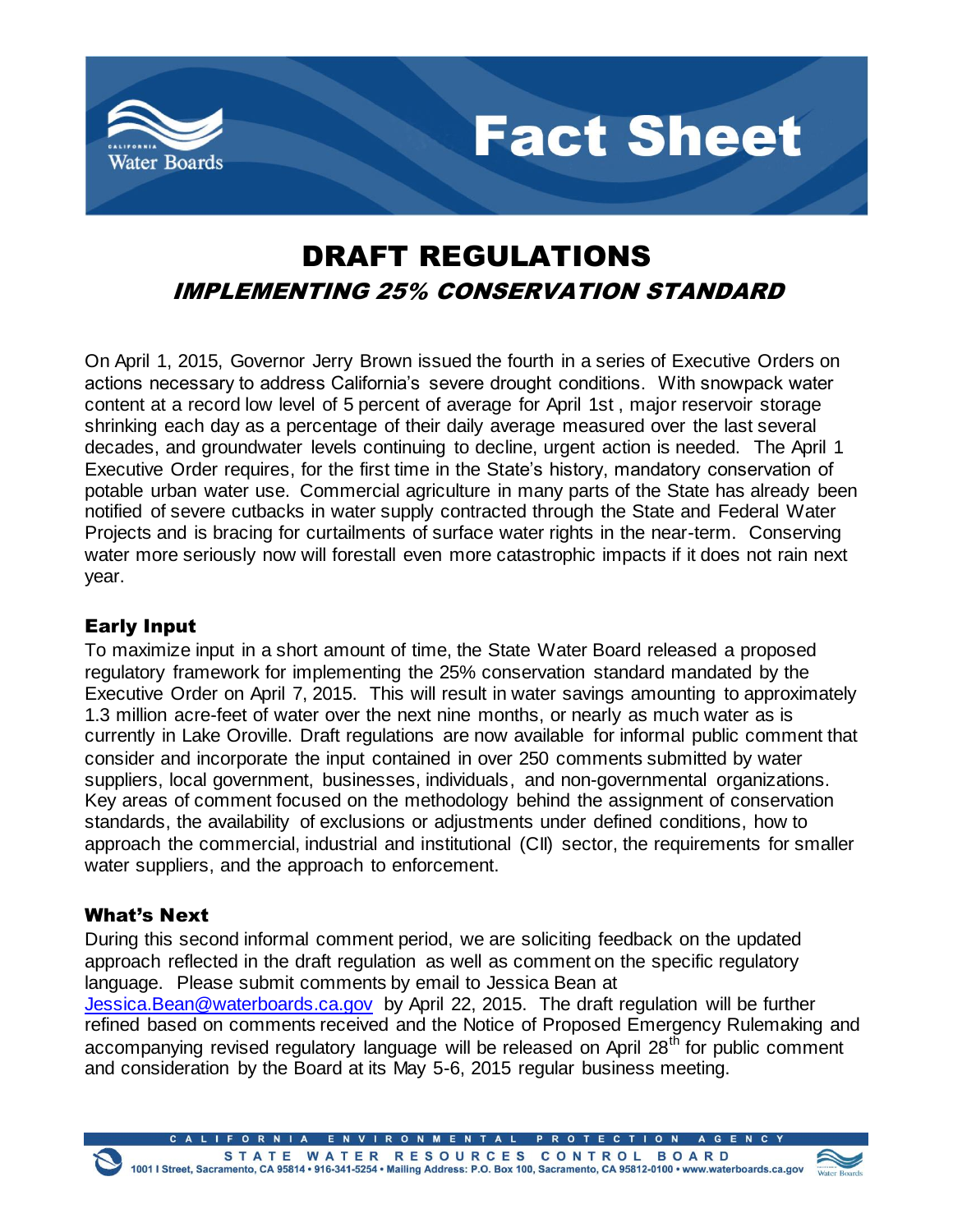

# Draft Regulation - Key Provisions

### **Conservation Standard for Urban Water Suppliers**

As drought conditions continue, all water suppliers will need to do more to meet the statewide 25% conservation standard. Many communities around the State have been conserving for years. Some of these communities have achieved remarkable results with residential water use now hovering around the statewide target for indoor water use, while others are using many times more. Everyone must do more, but the greatest opportunities to meet the statewide 25% conservation standard now exist in those areas with higher water use. Often, but not always, these water suppliers are located in areas where the majority of the water use is directed at outdoor irrigation due to lot size and oth er factors.

In response to comments and suggestions, the draft regulation assigns urban water suppliers to a tier of water reduction based upon three months of summer residential gallons-per-capita-per-day data (July-September). These three months reflect the amount of water used for summer outdoor irrigation, which provides the greatest opportunity for conservation savings.

The number of tiers has more than doubled, from the proposed regulatory framework, to more equitably allocate the conservation savings necessary to reach the statewide 25 percent reduction mandate. This updated approach lessens the disparities in reduction requirements between agencies that have similar levels of water consumption, but fall on different sides of dividing lines between tiers. Suppliers that were in the 35% reduction tier in the prior proposal may now be in the 32% or 28% tier if their summer 2014 R-GPCD was below 210. Adding additional tiers to the conservation framework also better reflects past conservation efforts because water suppliers that have reduced use prior to the drought will have a lower R-GPCD and lower conservation standard than water suppliers with similar climate and density factors where R-GPCD remains high.

Urban water suppliers (serving more than 3,000 customers or delivering more than 3,000 acre feet of water per year and accounting for more than 90% of urban water use) will be assigned a conservation standard, as shown in the following table:

|                | <b>R-GPCD Range</b> |        | # of                                | <b>Conservation</b> |
|----------------|---------------------|--------|-------------------------------------|---------------------|
| <b>Tier</b>    | From                | To     | <b>Suppliers in</b><br><b>Range</b> | <b>Standard</b>     |
|                | reserved            |        |                                     | 4%                  |
| $\overline{2}$ | 0                   | 64.99  | 23                                  | 8%                  |
| 3              | 65                  | 79.99  | 21                                  | 12%                 |
| 4              | 80                  | 94.99  | 42                                  | 16%                 |
| 5              | 95                  | 109.99 | 41                                  | 20%                 |
| 6              | 110                 | 129.99 | 51                                  | 24%                 |
|                | 130                 | 169.99 | 73                                  | 28%                 |
| 8              | 170                 | 214.99 | 66                                  | 32%                 |
| 9              | 215                 | 612.00 | 94                                  | 36%                 |

The Smith family of three learns that their water district must reduce water use by 12 percent. A manufacturing plant uses 20 percent of the water

and cannot reduce its use. So, residents are told to reduce their use by 15 percent to meet the overall 12 percent target. The Smith family uses an average of 210 gallons per day (or about 70 gallons per person),

165 gallons for indoor use and 45 gallons for watering their small yard.

To meet the 15% reduction requirement they must bring their total water use down to about 180 gallons per day. This is equivalent to about 60 gallons per person per day.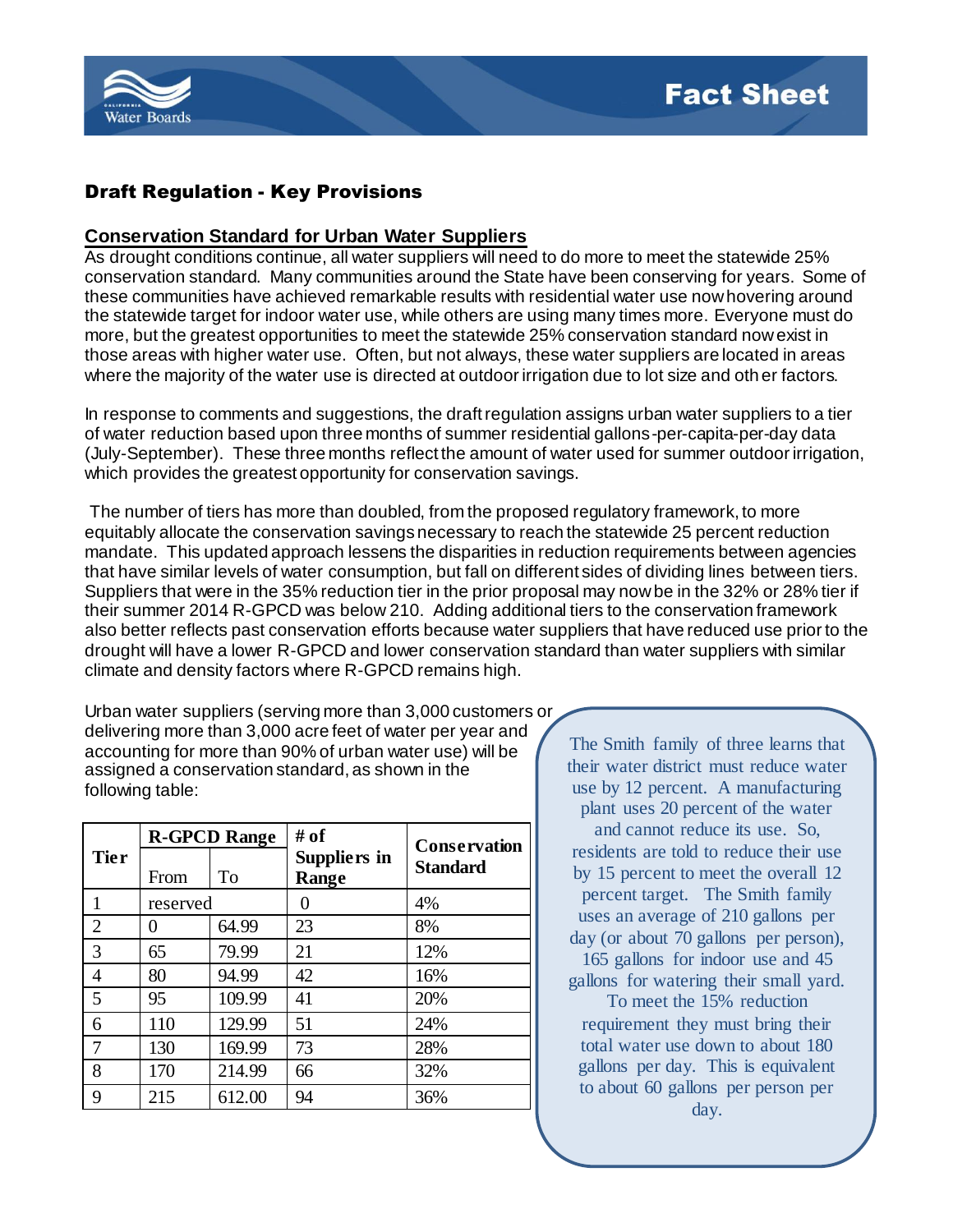

The Jones family of four learn that their water district must reduce water use by 32 percent. An oil refinery uses 10 percent of the district's water and cannot reduce its use. Their city also has many small businesses, and a golf course, which can reduce use by more than 10 percent. The residents must now reduce their use by 30 percent to meet the overall 32 percent target. The Jones family uses an average of 1,200 gallons per day (or about 300 gallons per person); 300 gallons for indoor use and 900 gallons outdoors, to irrigate a large yard that includes grass and fruit trees. To cut water use by 30 percent, the Jones' must cut their water use by 360 gallons per day to 840 gallons which is equivalent to 210 gallons per person per day.

The draft regulation describes two situations where water suppliers could request to modify their total water use or be placed into a lower conservation tier:

- 1. Urban water suppliers delivering more than 20 percent of their total water production to commercial agriculture may be allowed to modify the amount of water subject to their conservation standard. These suppliers must provide written certification to the Board to be able to subtract the water supplied to commercial agriculture from their total water production for baseline and conservation purposes.
- 2. Urban water suppliers that have a reserve supply of surface water that could last multiple years may be eligible for placement into lower conservation tier. Only suppliers meeting the eligibility criteria will be considered. These criteria relate to the source(s) of supply, precipitation amounts, and the number of years that those supplies could last.

There are no specific use reduction targets for commercial, industrial, and institutional users served by urban and all other water suppliers. Water suppliers will decide how to meet their conservation standard through reductions from both residential and non-residential users. Water suppliers are encouraged to look at their commercial, institutional and industrial properties that irrigate outdoor ornamental landscapes with potable water for potential conservation savings.

*An open question is whether the draft regulation should allow multiple suppliers to join together to meet a collective conservation standard. In order to achieve a statewide 25% reduction in urban water use, the group as a whole would need to achieve the same amount of water savings as they would as individual suppliers. This approach could provide additional flexibility in achieving the conservation standard and allow for uniform messaging and implementation across contiguous service areas. There are many uncertainties, however, related to the appropriate geographic scope, group leadership, compliance assessment, accountability, and enforcement. Input is requested regarding how a collective approach could be administered that addresses these uncertainties and achieves the required reduction in water use.*

### **Conservation Standard For All Other Water Suppliers**

Under the current proposal, smaller water suppliers (serving fewer than 3,000 connections) will be required to achieve a 25% conservation standard or restrict outdoor irrigation to no more than two days per week. Commercial, industrial, and institutional users with independent supplies will also be required to reduce usage by 25% or restrict outdoor irrigation to no more than two days per week. These smaller urban suppliers serve less than 10% of Californians.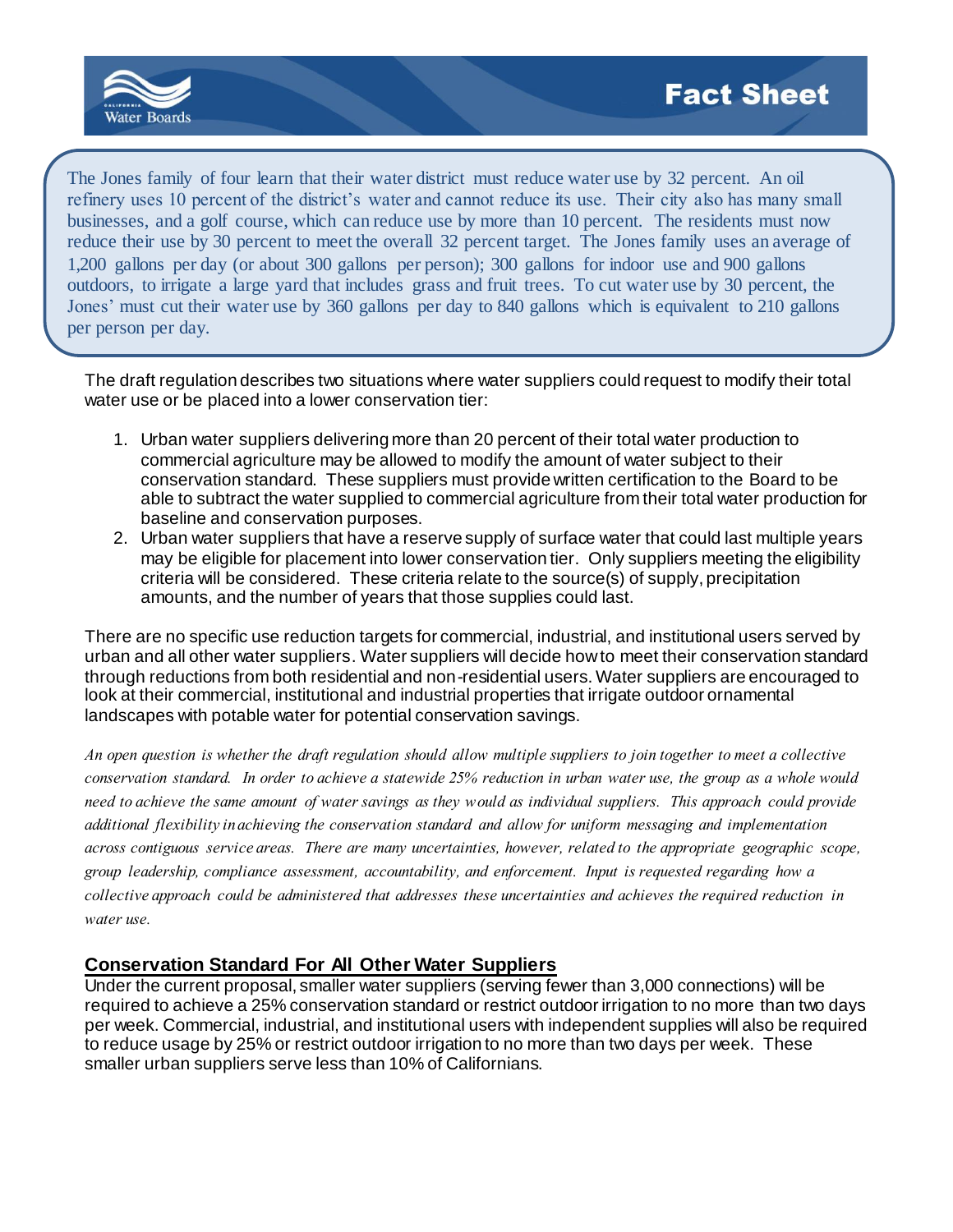

# **End-User Requirements**

The new prohibitions in the Executive Order apply to all Californians and will take effect immediately upon approval of the regulation by the Office of Administrative Law. These include:

- Irrigation with potable water of ornamental turf on public street medians is prohibited; and
- Irrigation with potable water outside of newly constructed homes and buildings not delivered by drip or microspray is prohibited.

Commercial, industrial and institutional properties under Provision 5 of the Executive Order with an independent source of water supply (not served by a water supplier), are required under the draft regulation to either limit outdoor irrigation to two days per week or achieve a 25% reduction in water use. Often, these properties have large landscapes that would otherwise not be addressed by this regulation.

It will be very important as these provisions are implemented to ensure that existing trees remain healthy and do not present a public safety hazard. Guidance on the implementation of both prohibitions will be developed.

## **New Reporting Requirements**

Total monthly water production and specific reporting on residential use and enforcement as laid out in the previously adopted emergency regulations will remain in effect. Because the conservation standard applies to total water production, the draft regulation expands the reporting to include information on water use in the commercial, industrial, and institutional sectors. Small water suppliers with fewer than 3,000 service connections will be required to submit a single report on December 15, 2015 that provides their water production from June-November 2015 and June-November 2013. In addition, they must report on the number of days per week outdoor irrigation is allowed.

Commercial, industrial, and institutional facilities with an independent source of supply (they are not served by a water supplier) will not be required to submit a report; however they should be prepared to demonstrate their compliance with the two day per week watering restriction or the 25% reduction in water use if requested to do so by the Board.

### **Compliance Assessment**

In many communities around the state, over half (and up to 80 percent) of total residential water use is for outdoor irrigation during the summer months. With summer just around the corner, bringing with it the greatest opportunity for making substantial conservation gains, immediate action is essential. As a result, the Board will begin assessing compliance with the submittal of the June monthly report on July 15, 2015.

Commenters pointed out that a month-by-month comparison of the percentage reduction in water use is confusing to the public because of the potentially wide variation in results due to temperatures, precipitation, and other factors. Several comments suggested using a 12-month rolling average; however a cumulative approach will also eliminate the wide swings that can occur in a month-by-month comparison and give a more accurate sense of progress. Beyond June, the Board will track compliance on a cumulative basis. Cumulative tracking means that conservation savings will be added together from one month to the next and compared to the amount of water used during the same months in 2013. This tracking will look like the sample graph below.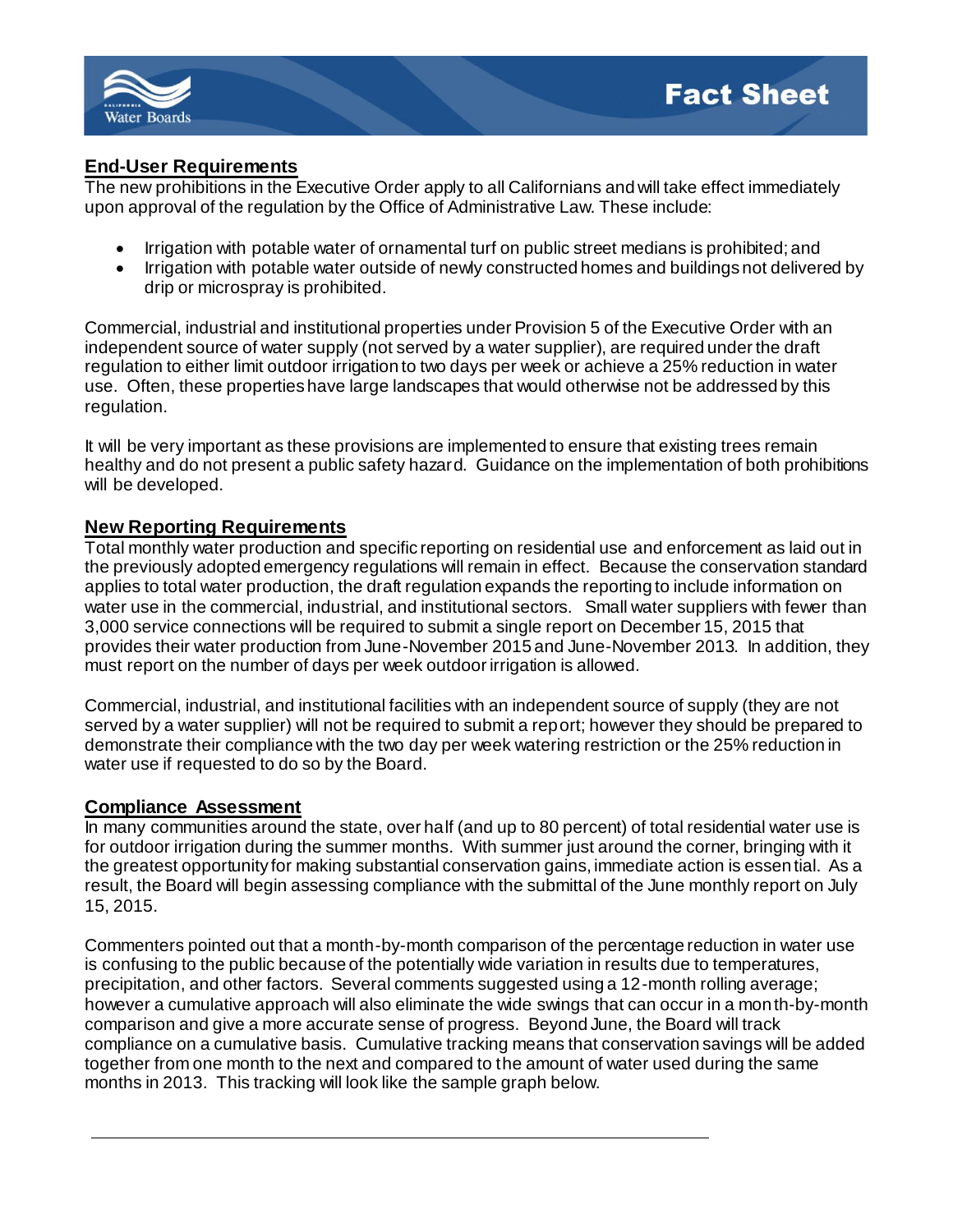

| LAGINDIG OONDANG ISON OF MONUMY OGYNIGS AND OUNIGURE OF INJINING OAYINGS |                         |            |         |                        |  |  |  |
|--------------------------------------------------------------------------|-------------------------|------------|---------|------------------------|--|--|--|
|                                                                          | 2013 Water   2015 Water |            | Monthly | <b>Cumulative or</b>   |  |  |  |
|                                                                          | <b>Use</b>              | <b>Use</b> | savings | <b>Running Savings</b> |  |  |  |
| June                                                                     | 1000                    | 800        | 20%     | 20%                    |  |  |  |
| July                                                                     | 1500                    | 1050       | 30%     | 26%                    |  |  |  |
| <b>August</b>                                                            | 1200                    | 1020       | 15%     | 22%                    |  |  |  |
| <b>September</b>                                                         | 900                     | 825        | 8%      | 20%                    |  |  |  |

#### **Example Comparison of Monthly Savings and Cumulative or Running Savings**



Two additional tools are included in the draft regulation to both expedite the investigation of water suppliers not meeting their conservation standard and require the implementation of actions to correct this situation. A new informational order is proposed that water suppliers would be required to respond to or face immediate enforcement. The proposed conservation order can be used to direct specific actions to correct non-compliance. Both of these tools are tailored to the emergency circumstances that the State finds itself in as a result of continuing drought conditions. Violation of an information or conservation order carries a penalty of up to \$500 per day.

The Board will work with water suppliers along the way that are not meeting their targets to implement actions to get them back on track. These actions could include changes to rates and pricing, restrictions on outdoor irrigation, public outreach, rebates and audit programs, leak detection and repair, and other measures. The Board may use its enforcement tools to ensure that water suppliers are on track to meet their conservation standards at any point during the 270 days that the emergency regulation is in effect.

## In Conclusion

The Board received many comments on how to incorporate factors correlated with water use, such as climate, density, past conservation achievements, growth, and others. Many of these factors are accounted for in the State's 20x2020 conservation approach adopted in 2009, and they are relevant to a longer-term conservation policy. While the draft regulation does not directly adjust the conservation standards based on climate or other factors, the increase in the number of tiers gives many communities in the hotter, inland areas a lower conservation standard than they would have otherwise been subject to.